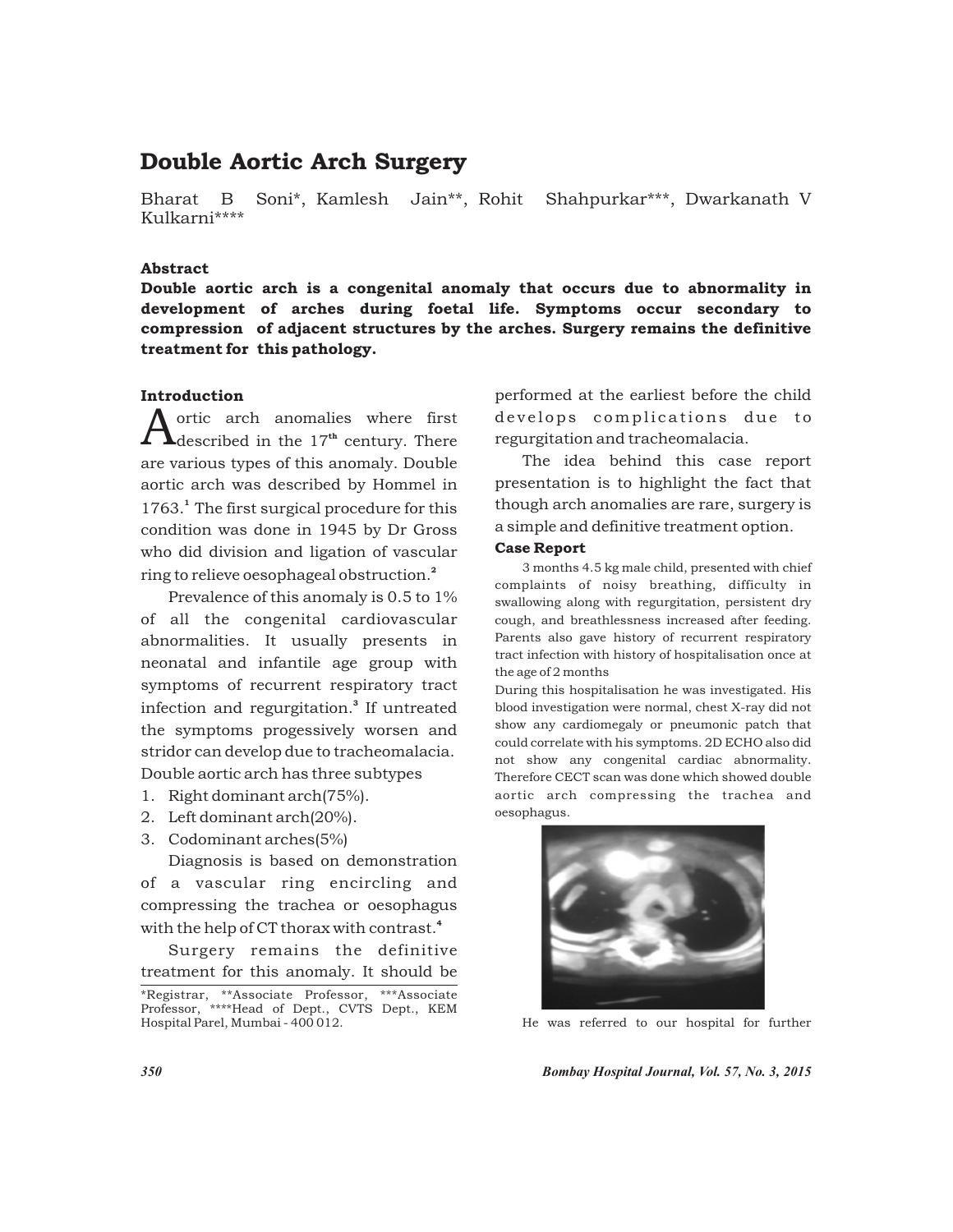management of this anomaly. On examination,

- Cardiovascular system: no audible murmurs
- lCardiovascular system: no audible murmurs Respiratory system: bilateral conducted sounds
- present.<br>• P/A examination: not contributory.

#### Investigation

- lX-ray chest: did not show any obvious abnormality.<br>Electrocardiogram: no significant changes seen.
- lElectrocardiogram: no significant changes seen. Echocardiogram: showed 2 mm pfo and patent
- lductus arteriosus. CT aortogram with 3d reconstruction: double
- aortic arch compressing the trachea and oesophagus was seen. Right aortic arch was dominant and major arch, measuring 5.6 mm in diameter. Left aortic arch was nondominant and minor arch measuring 4.0 mm in diameter. Left common carotid and left subclavian artery arises from left minor arch while right common carotid and right subclavian artery arises from right major arch. Complete vascular ring was seen around the trachea.



Surgery was planned. Right radial and left femoral arterial lines were taken and saturation probes was placed on left hand and right foot . Under general anaesthesia, right lateral position was given and a lateral thoracotomy was done in the 4th intercostal space. Medisternal pleura was reflected from the aorta and stay sutures taken. Double aortic arch along with the patent ductus arteriosus were defined.



Findings: right and left aortic arches along with the PDA formed a vascular ring that compressed the trachea and oesophagus.

Right and left aortic arch and patent ductus arteriosus confirmed by temporarily clamping each vessel and seeing for change in saturation and arterial pressure tracing. With this left aortic arch was confirmed as nondominant

PDA was ligated by 2-0 silk, clipped and divided. Left aortic arch was ligated with 2-0 silk, beyond the left subclavian artery and then divided. Cut ends were oversewn by prolene 6-0 and was fixed to the prevertebral fascia. Haemostasis was confirmed. Left pleural drain was placed and thoracotomy was closed in layers.

Patient extubated on next day morning. Postoperative recovery was uneventful. All the presenting symptoms were relieved.

## **Discussion**

Being a rare anomaly, diagnosis of double aortic arch solely based on clinical presentation is difficult. It can be considered as one of the causes for the respiratory and regurgitation symptoms only after all the common aetiologies have been ruled out. Confirmation of the diagnosis is based on CT scan and CT aortogram is the gold standard for this as it helps to confirm the diagnosis, classify the type of anomaly, defines the dominant arch with anatomical orientation of branches of arch, help to plan the surgical procedure and follow up the patient post 4 procedure for any complication.

Ideally fibreoptic bronchoscopy should be done in all patients to detect tracheomalacia and grade its severity.<sup>5</sup> However due to the age, size of patient it was not done.

Clamp test is important intraoperatively in order to define the dominant and nondominant arch.<sup>6</sup> Surgical division and ligation of

*Bombay Hospital Journal, Vol. 57, No. 3, 2015 351*